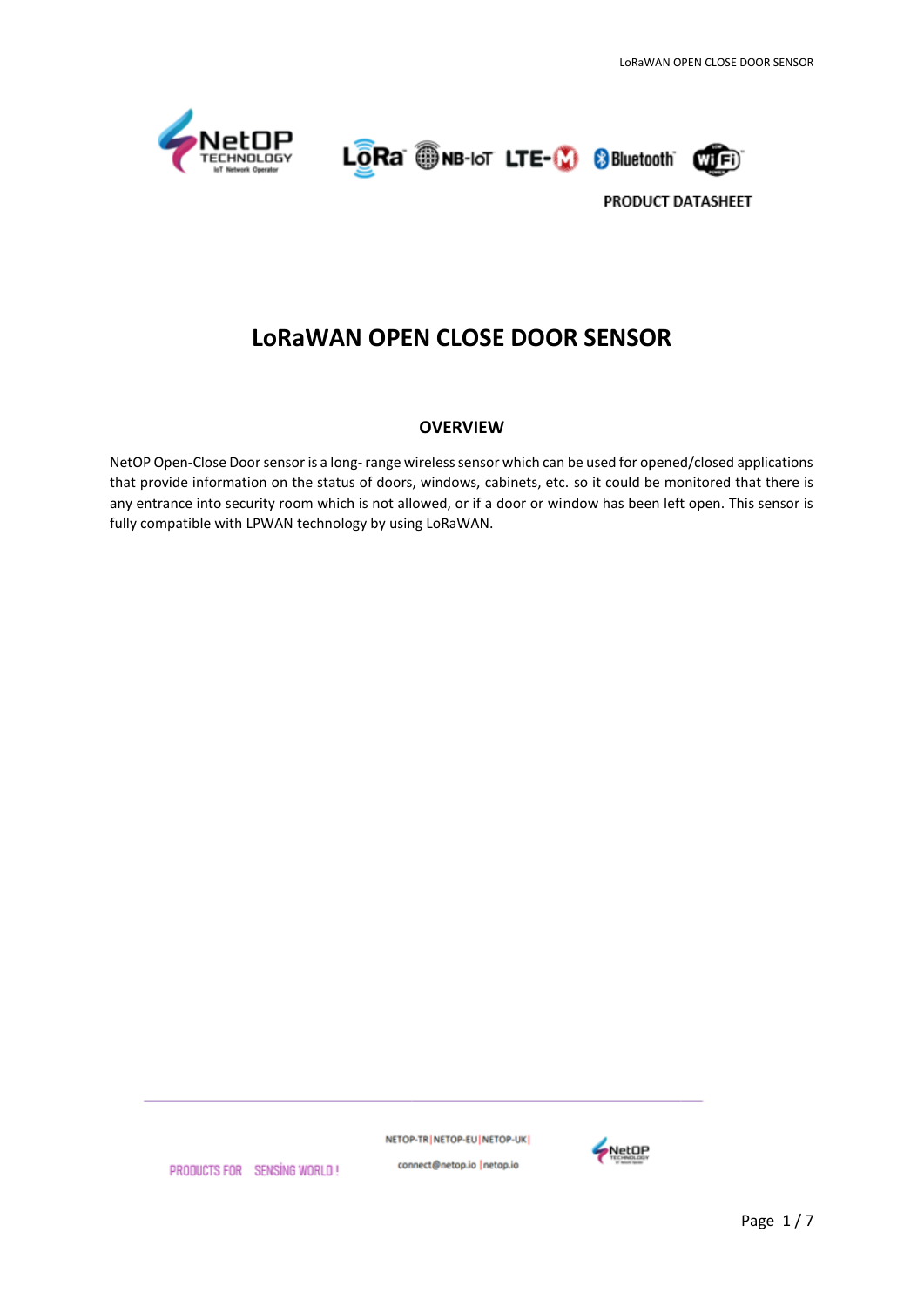





### **TECHNICAL DRAWING**

#### **Box With Terminal Seal**





SECTION A-A

#### **Cover Page**





SECTION A-A

NETOP-TR | NETOP-EU | NETOP-UK |

connect@netop.io |netop.io



PRODUCTS FOR SENSING WORLD!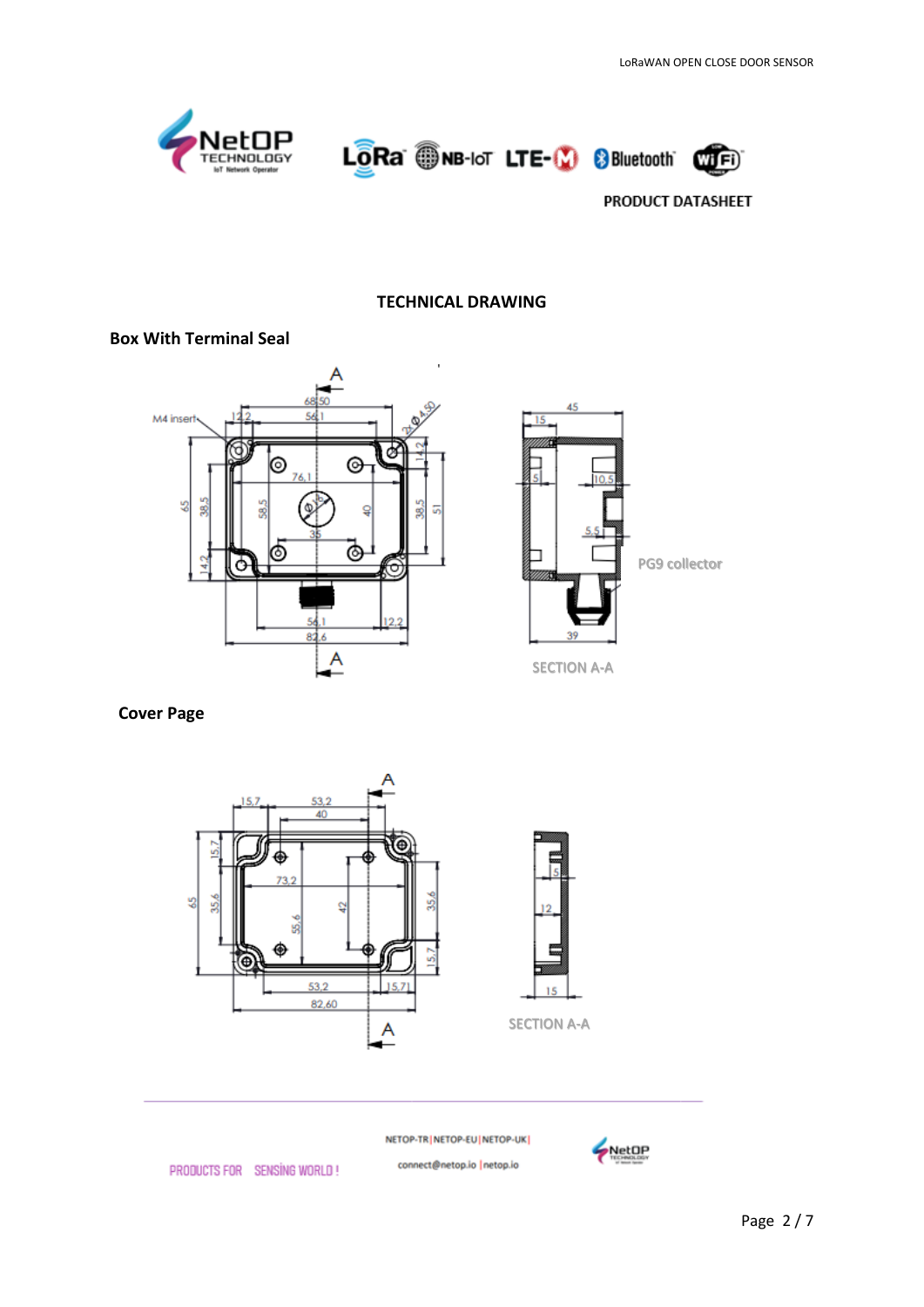





# **KEY FEATURES**

Real Plug & Play Easy to mount & install Compatible with LoRaWAN™ specification Maintenance free Secure communication (AES-128) Ultra -Low Power Consumption Certificate: LoRaWAN™

## **COMMUNICATION SPECS**

Compatible with LoRaWAN Specification 1.0.3

The sensor uses Low Power Wide Area Network-LPWAN technology (LoRa) for connectivity

Compliant with Low and High Frequencies (AS923, AU915, CN470, CN779, EU433, EU868, IN865, KR920, RU864, US915 MHz ISM bands)

Supports High power and Low power LoRa RF applications: - Up to +22 dBm at US915 and AU915, - Up to +14 dBm elsewhere

Ultra -low power consumption. Excellent long-term stability.

170 dB maximum link budget

Radio Performance: High RX sensitivity down to -148 dBm

Full ADR, OTAA and ABP support

Long range wireless data transmission

NETOP-TRINETOP-EUINETOP-UKI

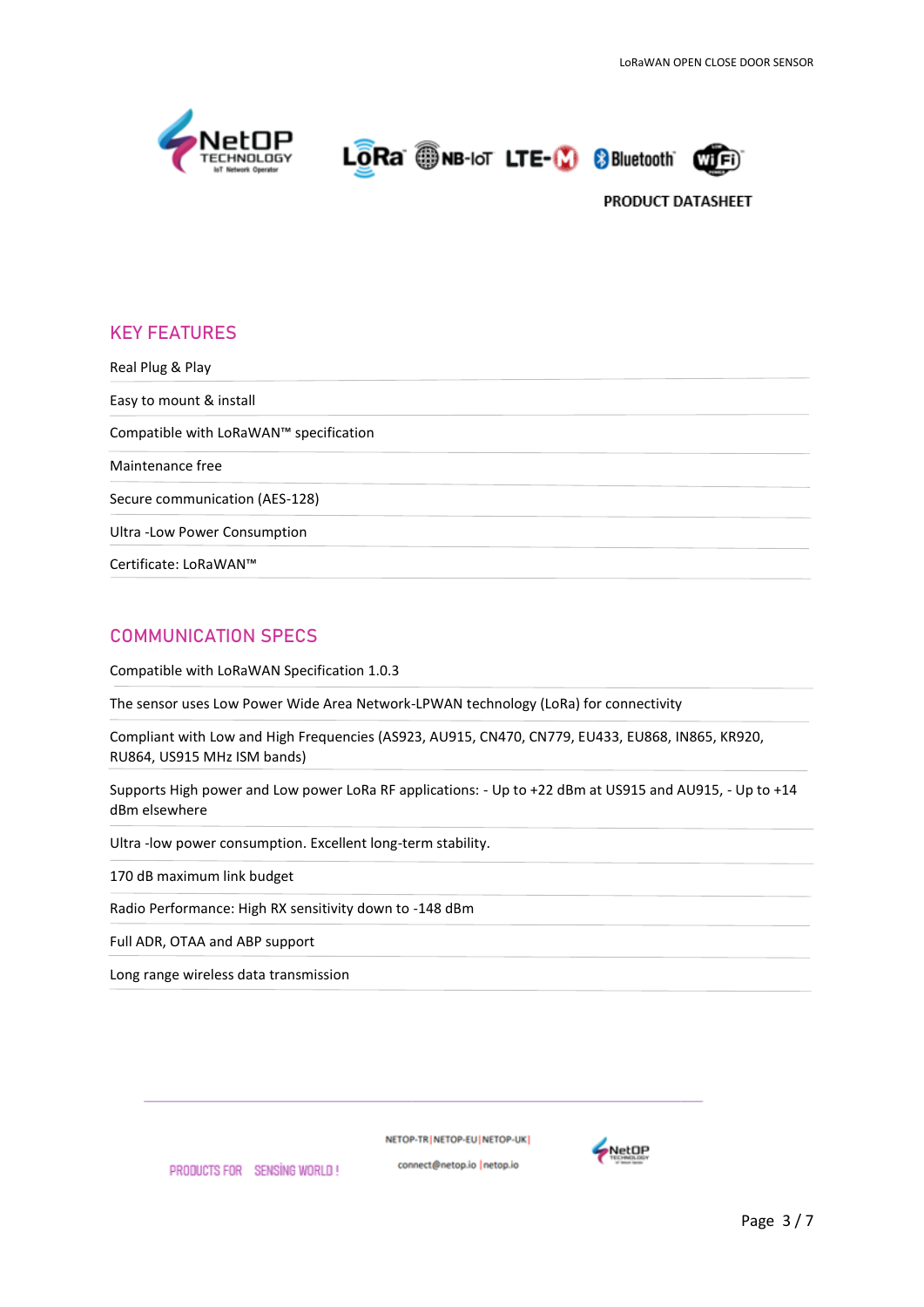





## **MECHANICS**

Housing: ABS (IP65 or higher)

Dimensions: 82.5 x 65 x 45 mm

Operating Temperature: 0°C to 40°C

#### **POWER SUPLY**

AA Battery 3.6 V Li-SOCI2-Saft LS 14500

## **INDICATORS**

Status LED (on board)

### **OPEN CLOSE DOOR SENSOR SPECIFICATIONS**

Output: Opened / Closed

## **CERTIFICATIONS & RELIABILITY**

EN 60950-1;2006/A2:2013

ETSI EN 301 489-17 V3.1.1(2017-02)

EN 55032:2015

NETOP-TR | NETOP-EU | NETOP-UK |

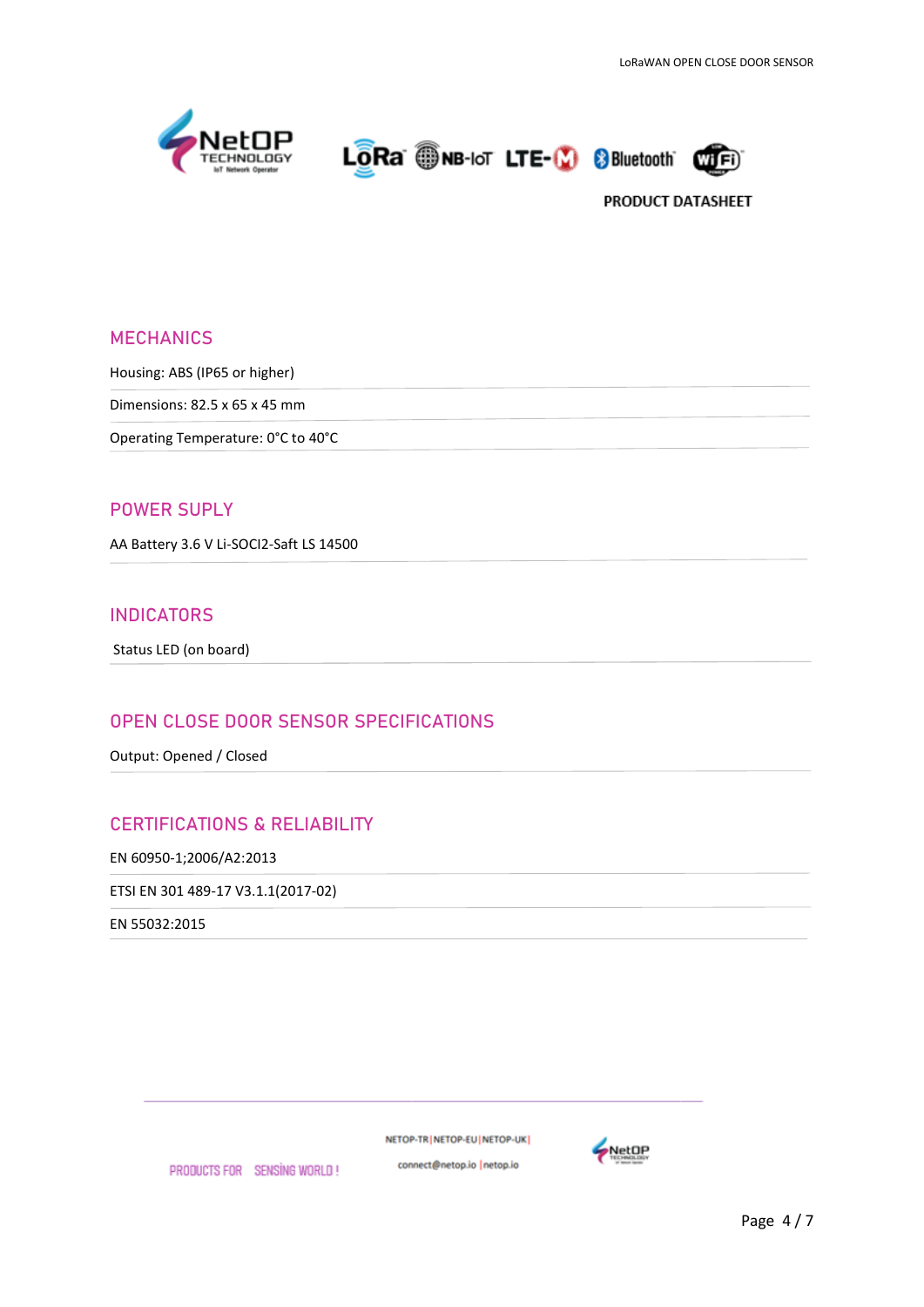





## **LoRaWAN FRAME FORMAT**

Standard packet size: 24 Bytes

00-01-02-03-04-05-06-07-08-09-10-11-12-13-14-15-16-17-18-19-20-21-22-23

1 byte: Connection Type(1->LoRaWAN)

### **INFORMATION**

012345678: Device ID

|1|: Indicates the type of connection the device uses.

NETOP-TR | NETOP-EU | NETOP-UK |



PRODUCTS FOR SENSING WORLD!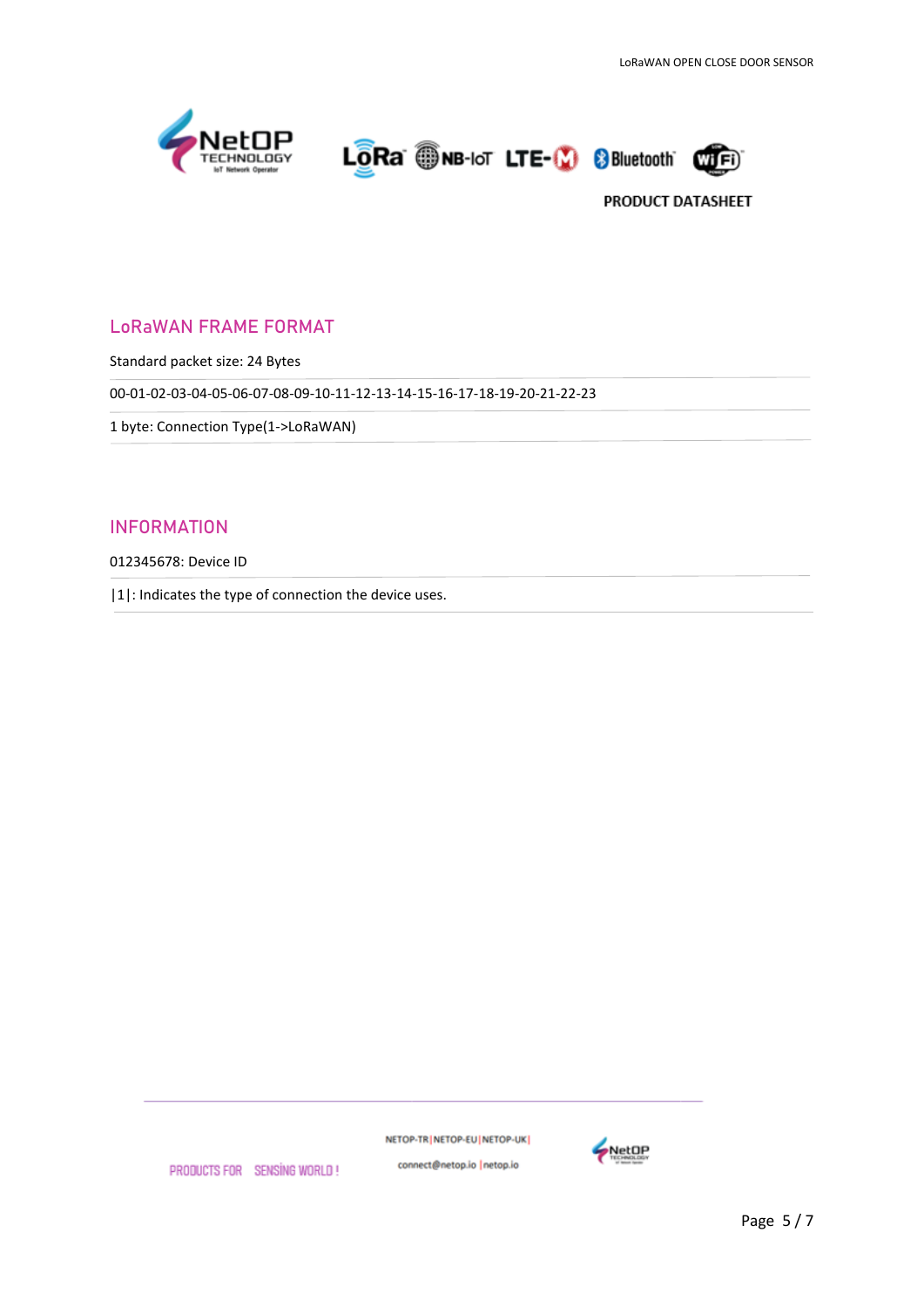





## **LoRaWAN OPEN CLOSE DOOR SENSOR PROTOCOL**

01-1B-01-YY-YY-YY-YY-YY-YY-YY-YY-YY-YY-YY-YY-YY-YY-01-2C-25-01-12-BB-BB

01: Selected Slot (1 byte)

1B: Open Close Door Sensor Board ID (1 byte)

01: Door State Close (00: Door State Open) (1 byte)

YY-YY: Empty Data (14 bytes)

012C: Sleeping Period 0x012CH -> 300D Seconds (2 bytes)

25: Payload Counter 0x25H -> 37D (1 byte)

01: Sensor Message Type Periodic (02->Sensor Message Type Interrupt) (1 byte)

12: Sensor FW Version (1 byte)

i.Main Version 1 ii.Sub Version 2

0DEF: 0x0DEFH -> 3567D -> 3567 mV -> 3.567 V (2 bytes)

NETOP-TR NETOP-EU NETOP-UK



PRODUCTS FOR SENSING WORLD!